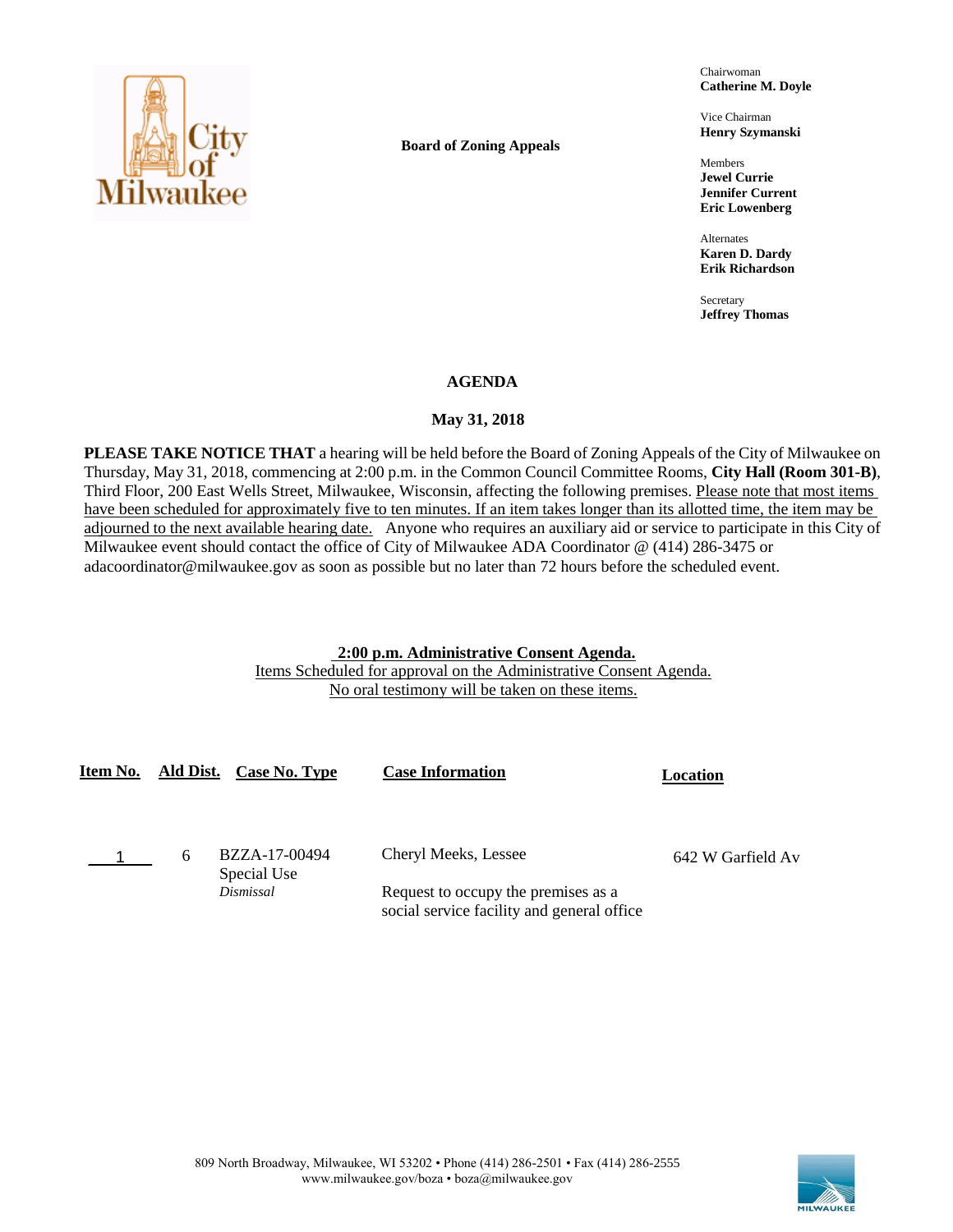| 9 | BZZA-18-00159 | MacPyles Corporation, Other             | 7130 N 76Th St |
|---|---------------|-----------------------------------------|----------------|
|   | Special Use   |                                         |                |
|   |               | Request to continue occupying the       |                |
|   |               | premises as a fast-food/carry-out       |                |
|   |               | restaurant with a 24 hrs. drive-through |                |
|   |               | facility                                |                |
| 9 | BZZA-18-00109 | Institute of Technology & Academics,    | 8980 N 85Th St |
|   | Special Use   | Inc., Lessee                            |                |
|   |               | Request to occupy a portion of the      |                |
|   |               | premises as an elementary school for    |                |
|   |               | 100 children grades K4 - 2nd, operating |                |
|   |               | Monday - Friday 7:00 a.m. to 4:30 p.m.  |                |

## **Item No. Ald Dist. Case No. Type Case Information Location**

### **2:00 p.m. Consent Agenda.**

*If there are any objections to these approvals, please make them known to the Board office in writing at least 24 hours prior to the time of the hearing. If written objections to these approvals are received, the item will not be approved and will be held for a public hearing to allow additional testimony.*

|    | 10 | BZZA-18-00072<br>Special Use          | Matt's Foreign Car Specialists, Property<br>Owner                                                                                                                                                                                                                    | 5501 W Vliet St      |
|----|----|---------------------------------------|----------------------------------------------------------------------------------------------------------------------------------------------------------------------------------------------------------------------------------------------------------------------|----------------------|
|    |    |                                       | Request to occupy the premises as a light<br>motor vehicle outdoor storage facility                                                                                                                                                                                  |                      |
| 5. | 10 | BZZA-18-00162<br>Dimensional Variance | Zarate #3, Property Owner<br>Request to construct a patio and occupy<br>the premises as a sit-down restaurant<br>(permitted) that exceeds the maximum<br>side street setback, and does not meet the<br>minimum required glazing for the<br>secondary street frontage | 9155 W Blue Mound Rd |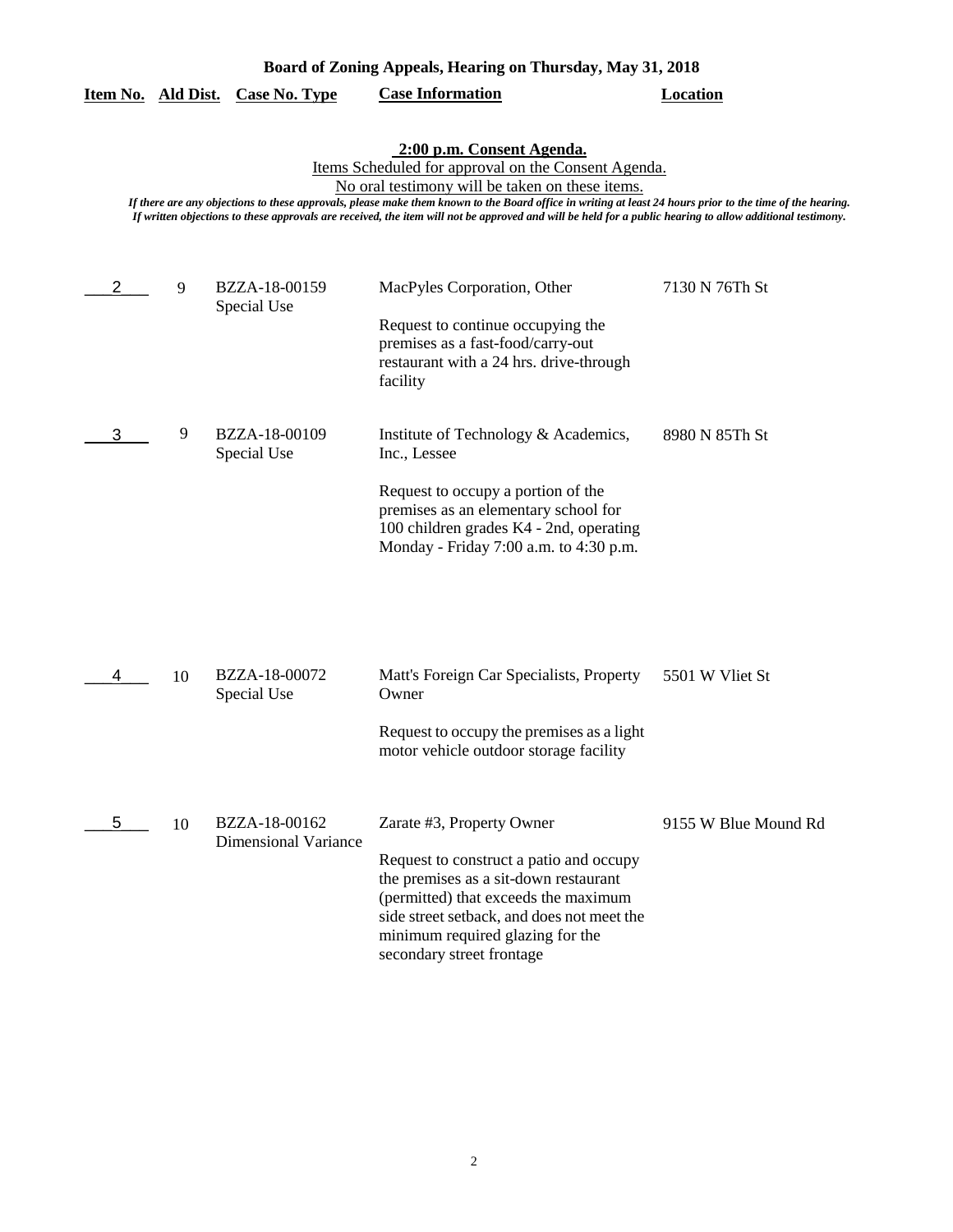|   |    | <u>Item No. Ald Dist. Case No. Type</u> | <b>Case Information</b>                                                                                                                                                                                                                                                                                                                                                                                                                                                  | <b>Location</b>      |
|---|----|-----------------------------------------|--------------------------------------------------------------------------------------------------------------------------------------------------------------------------------------------------------------------------------------------------------------------------------------------------------------------------------------------------------------------------------------------------------------------------------------------------------------------------|----------------------|
|   |    |                                         | 2:00 p.m. Consent Agenda (continued)<br>Items Scheduled for approval on the Consent Agenda.<br>No oral testimony will be taken on these items.<br>If there are any objections to these approvals, please make them known to the Board office in writing at least 24 hours prior to the time of the hearing.<br>If written objections to these approvals are received, the item will not be approved and will be held for a public hearing to allow additional testimony. |                      |
| 6 | 13 | BZZA-18-00126<br>Special Use            | Cresent Learning Center, LLC, Lessee<br>Request to continue occupying the<br>premises as a day care center for 94<br>children per shift infant - 12 years of age,<br>operating Monday - Friday 6:00 a.m. to<br>$11:00$ p.m.                                                                                                                                                                                                                                              | 801 W Layton Av      |
| 7 | 15 | BZZA-18-00107<br>Special Use            | The Learning Factory Child Care, LLC,<br>Lessee<br>Request to occupy the premises as a day<br>care center for 51 children per shift<br>infant - 12 years of age, operating<br>Monday - Sunday 7:00 a.m. to midnight                                                                                                                                                                                                                                                      | 934 W Center St      |
| 8 | 1  | BZZA-18-00125<br>Special Use            | Megan Martin, Property Owner<br>Request to continue occupying the<br>premises as a day care center for 150<br>children per shift infant - 12 years of age,<br>operating Monday - Sunday 5:00 a.m. to<br>midnight                                                                                                                                                                                                                                                         | 2400 W Capitol Dr    |
| 9 | 1  | BZZA-18-00122<br>Use Variance           | Keesha Tatum, Lessee<br>Request to continue occupying a portion<br>of the premises as a day care center for<br>88 children per shift infant - 12 years of<br>age, operating Monday - Friday 6:00<br>a.m. to 1:00 a.m. and Saturday - Sunday<br>6:00 a.m. to 6:00 p.m.                                                                                                                                                                                                    | 6207 N Teutonia Av M |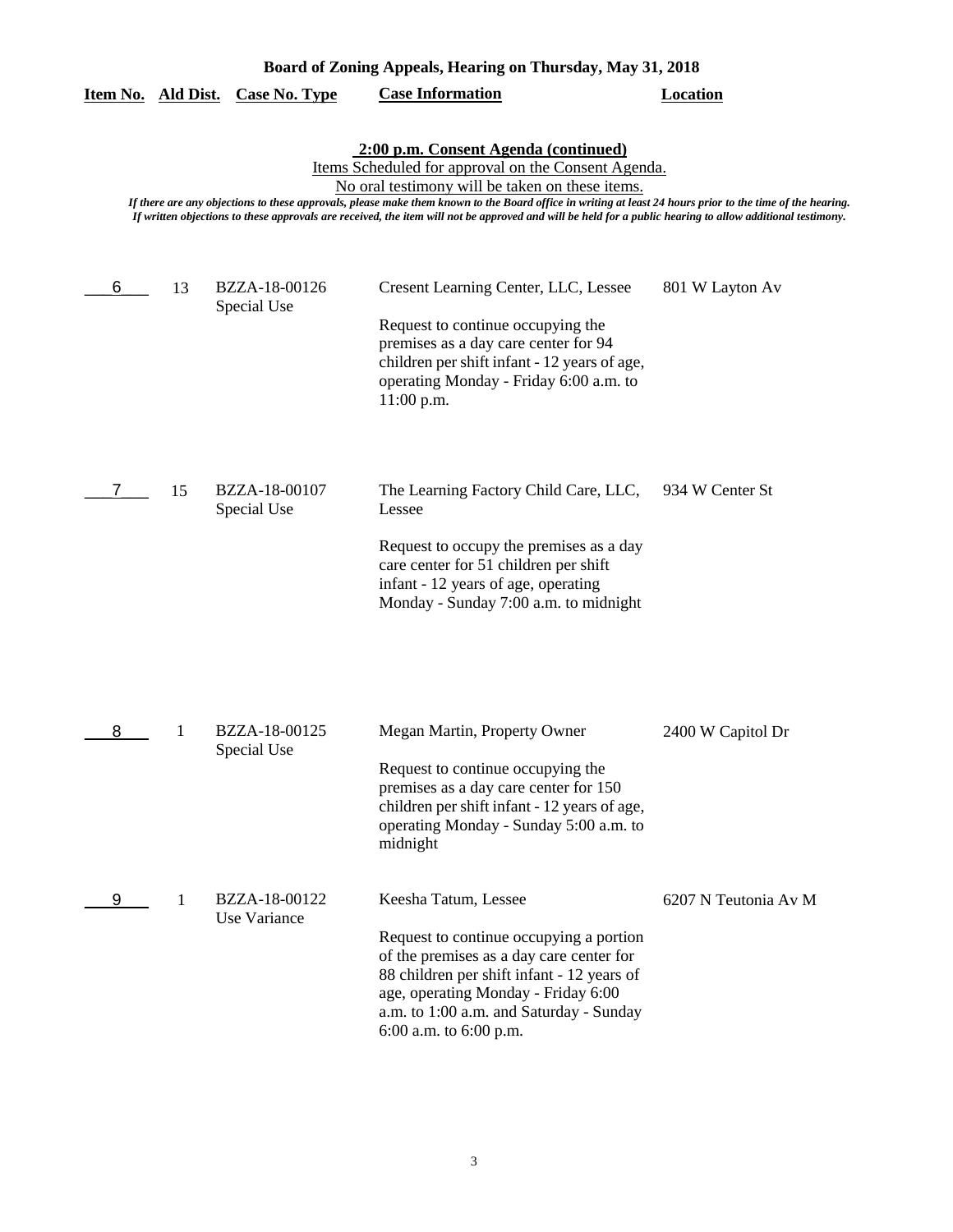|     |   | Item No. Ald Dist. Case No. Type | <b>Case Information</b>                                                                                                                                                                                                                                                                                                                                                                                                                                                  | <b>Location</b>          |
|-----|---|----------------------------------|--------------------------------------------------------------------------------------------------------------------------------------------------------------------------------------------------------------------------------------------------------------------------------------------------------------------------------------------------------------------------------------------------------------------------------------------------------------------------|--------------------------|
|     |   |                                  | 2:00 p.m. Consent Agenda (continued)<br>Items Scheduled for approval on the Consent Agenda.<br>No oral testimony will be taken on these items.<br>If there are any objections to these approvals, please make them known to the Board office in writing at least 24 hours prior to the time of the hearing.<br>If written objections to these approvals are received, the item will not be approved and will be held for a public hearing to allow additional testimony. |                          |
| 10  | 2 | BZZA-18-00074<br>Special Use     | Let the Children Come Learning Center,<br>Lessee                                                                                                                                                                                                                                                                                                                                                                                                                         | 4700 N 76Th St           |
|     |   |                                  | Request to increase the number of<br>children from 37 to 74 per shift, and<br>continue occupying the premises as a<br>day care center operating<br>Monday - Friday 6:00 a.m. to midnight                                                                                                                                                                                                                                                                                 |                          |
| 11  | 2 | BZZA-18-00153<br>Special Use     | Lynn Precious Moments,<br><b>Property Owner</b>                                                                                                                                                                                                                                                                                                                                                                                                                          | 5629 N 91St St           |
|     |   |                                  | Request to continue occupying the<br>premises as a 24 hrs. day care center for<br>50 children per shift infant - 12 years of<br>age, operating Monday - Sunday                                                                                                                                                                                                                                                                                                           |                          |
| 12  | 3 | BZZA-18-00124<br>Special Use     | East North Avenue Restaurant, LLC dba<br>McDonald's, Other                                                                                                                                                                                                                                                                                                                                                                                                               | 1614 E North Av          |
|     |   |                                  | Request to continue occupying the<br>premises as a fast-food/carry-out<br>restaurant with a drive-through facility                                                                                                                                                                                                                                                                                                                                                       |                          |
| 13. | 5 | BZZA-18-00135<br>Special Use     | V.P. Real Estate North Shore Bank,<br>Property Owner                                                                                                                                                                                                                                                                                                                                                                                                                     | 10600 W Silver Spring Dr |
|     |   |                                  | Request to construct a drive-through<br>facility that does not have a queue lane<br>of at least 200 feet                                                                                                                                                                                                                                                                                                                                                                 |                          |
| 14  | 5 | BZZA-18-00117<br>Special Use     | Lamont Williams, Lessee                                                                                                                                                                                                                                                                                                                                                                                                                                                  | 10734 W Hampton Av       |
|     |   |                                  | Request to occupy a portion of the<br>premises as a second-hand store                                                                                                                                                                                                                                                                                                                                                                                                    |                          |

## **Board of Zoning Appeals, Hearing on Thursday, May 31, 2018**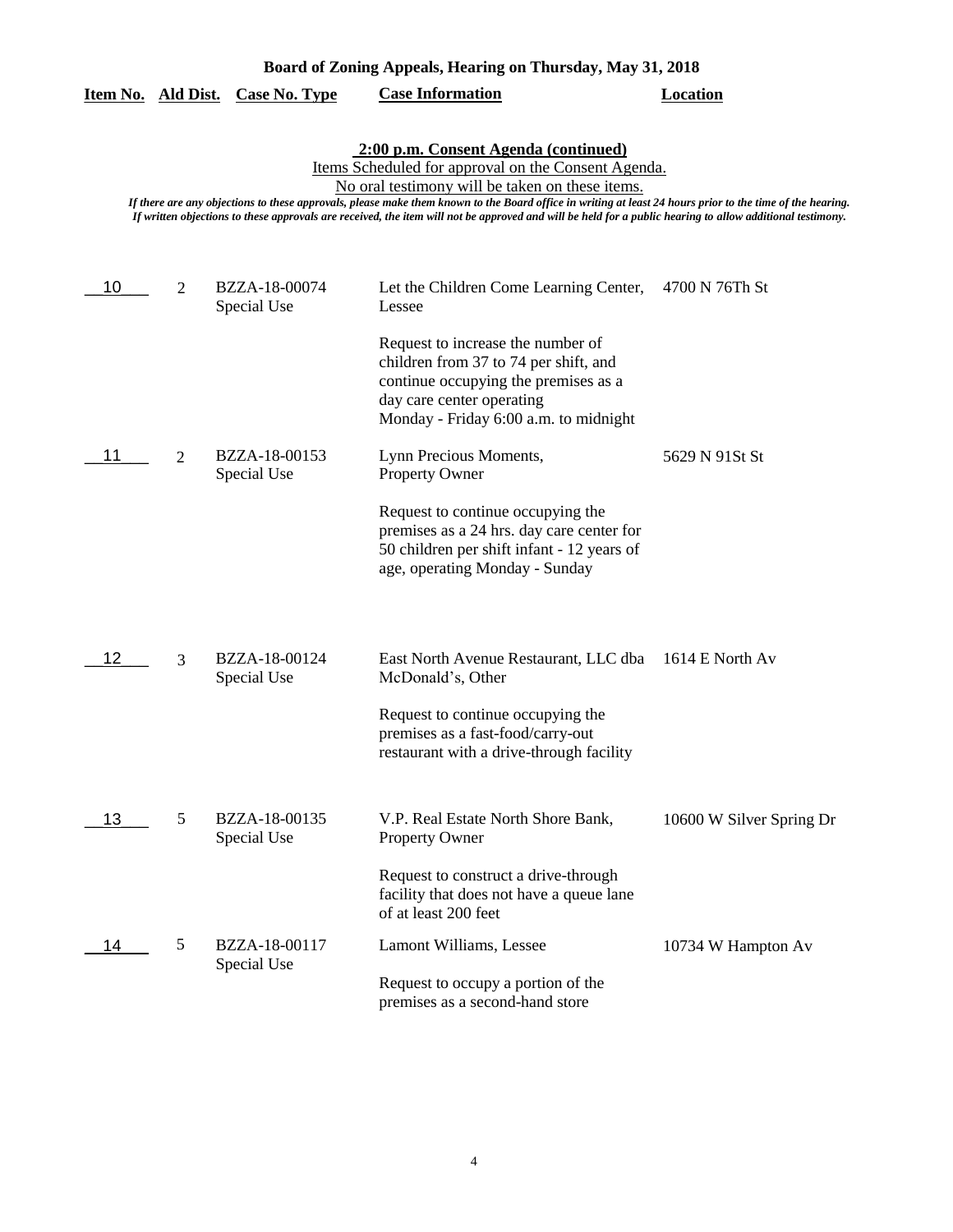| Board of Zoning Appeals, Hearing on Thursday, May 31, 2018 |  |  |
|------------------------------------------------------------|--|--|
|                                                            |  |  |

|  |  | Item No. Ald Dist. Case No. Type | <b>Case Information</b> | Location |
|--|--|----------------------------------|-------------------------|----------|
|--|--|----------------------------------|-------------------------|----------|

## **2:00 p.m. Consent Agenda (continued)**

Items Scheduled for approval on the Consent Agenda.

No oral testimony will be taken on these items.

*If there are any objections to these approvals, please make them known to the Board office in writing at least 24 hours prior to the time of the hearing. If written objections to these approvals are received, the item will not be approved and will be held for a public hearing to allow additional testimony.*

| 15 | 6 | BZZA-18-00120<br>Special Use | Goz Foods, LLC, Lessee<br>Request to continue occupying the<br>premises as a general retail<br>establishment                                                                                                                                            | 3416 N Teutonia Av    |
|----|---|------------------------------|---------------------------------------------------------------------------------------------------------------------------------------------------------------------------------------------------------------------------------------------------------|-----------------------|
| 16 | 7 | BZZA-18-00130<br>Special Use | St. Charles Youth & Family Services,<br>Inc., Lessee                                                                                                                                                                                                    | 4610 W Fond Du Lac Av |
|    |   |                              | Request to continue occupying a portion<br>of the premises as a social service<br>facility                                                                                                                                                              |                       |
| 17 | 7 | BZZA-18-00131<br>Special Use | McIntyre Luna, LLC, Lessee<br>Request to continue occupying the<br>premises as a day care center for 40<br>children first and second shift and 20<br>children third shift infant to 12 years of<br>age, operating Monday - Sunday 5 a.m.<br>to midnight | 3632 W Burleigh St    |
| 18 | 8 | BZZA-18-00150<br>Special Use | NBA, LLC, Property Owner<br>Request to occupy the premises as a<br>fast-food/carry-out restaurant                                                                                                                                                       | 2221 W National Av    |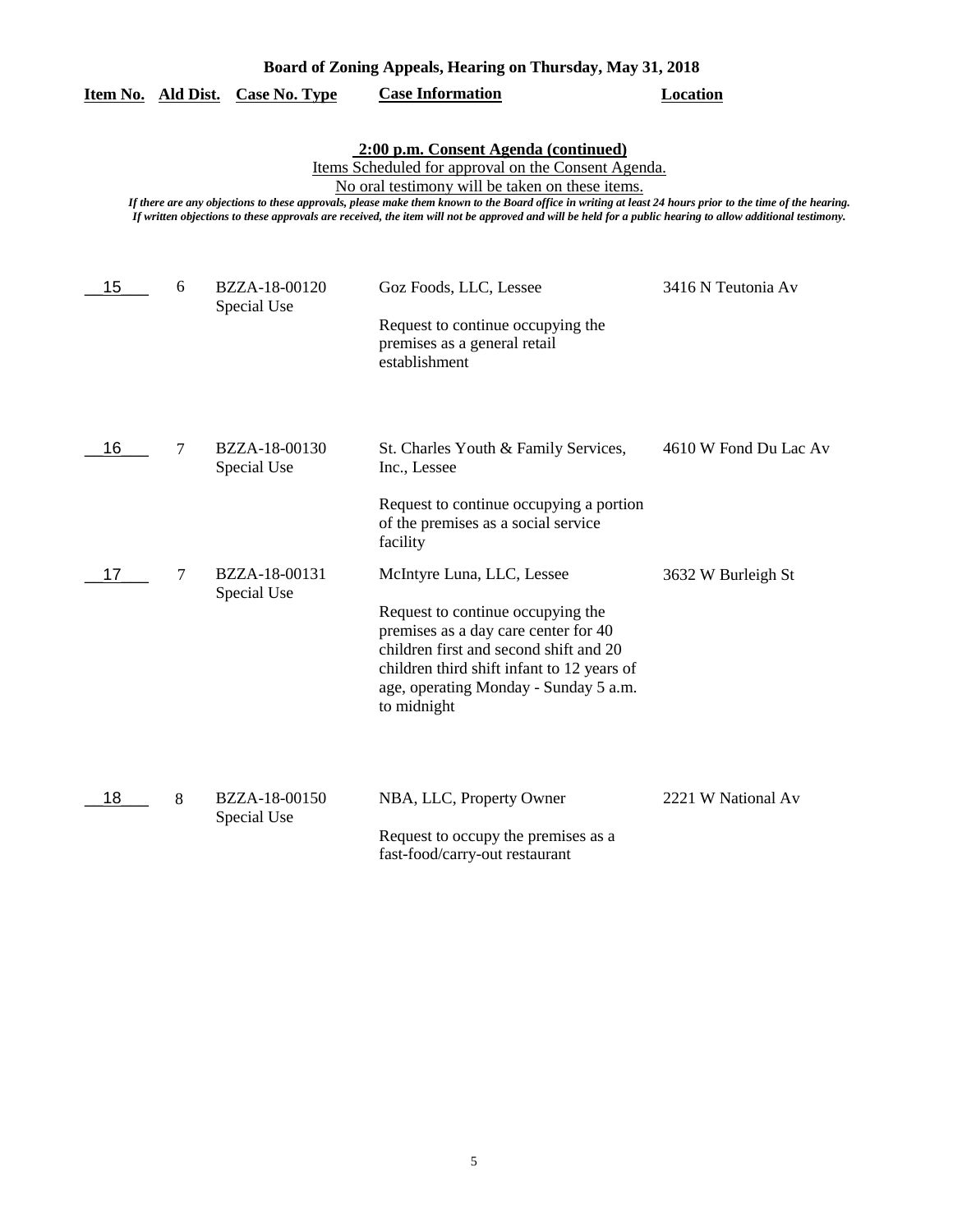|                           | Board of Zoning Appeals, Hearing on Thursday, May 31, 2018 |                                                       |                                                                                                                                                                                                                                                                     |                      |  |  |
|---------------------------|------------------------------------------------------------|-------------------------------------------------------|---------------------------------------------------------------------------------------------------------------------------------------------------------------------------------------------------------------------------------------------------------------------|----------------------|--|--|
| <u>Item No. Ald Dist.</u> |                                                            | <b>Case No. Type</b>                                  | <b>Case Information</b>                                                                                                                                                                                                                                             | <b>Location</b>      |  |  |
|                           |                                                            |                                                       | 2:15 p.m. Public Hearings.<br>Please note that each item scheduled for a public hearing has been scheduled for approximately five to ten minutes.<br>If an item takes longer than its allotted time, the item may be adjourned to the next available hearing date.  |                      |  |  |
| 19                        | 9                                                          | BZZA-18-00188<br><b>Dimensional Variance</b>          | Menard, Inc., Property Owner<br>Request to allow a wall sign that exceeds<br>the maximum allowed display area                                                                                                                                                       | 8120 W Brown Deer Rd |  |  |
| 20                        | 9                                                          | BZZA-18-00048<br><b>Dimensional Variance</b>          | David Miller, Property Owner<br>Request to occupy the premises as a<br>ground transportation service<br>(permitted) that does not meet the<br>minimum required landscaping                                                                                          | 8613 W Calumet Rd    |  |  |
| 21                        | 10                                                         | BZZA-18-00070<br>Dimensional Variance,<br>Special Use | Wisconsin Lutheran High School<br>Conference, Property Owner<br>Request to construct a dormitory and<br>construct an apartment building that<br>does not meet the minimum required lot<br>area per dwelling unit, and without the<br>minimum required front setback | 8041 W Blue Mound Rd |  |  |
| 22                        | 10                                                         | BZZA-18-00071<br>Special Use                          | Toyz Auto Sales and Service, LLC,<br>Lessee<br>Request to occupy a portion of the<br>premises as a light motor vehicle repair<br>and sales facility                                                                                                                 | 5401 W Lisbon Av     |  |  |
| 23                        | 12                                                         | BZZA-18-00146<br>Special Use                          | Foot Bowl, LLC, Lessee<br>Request to occupy the premises as an<br>indoor recreation facility                                                                                                                                                                        | 1132 S Barclay St    |  |  |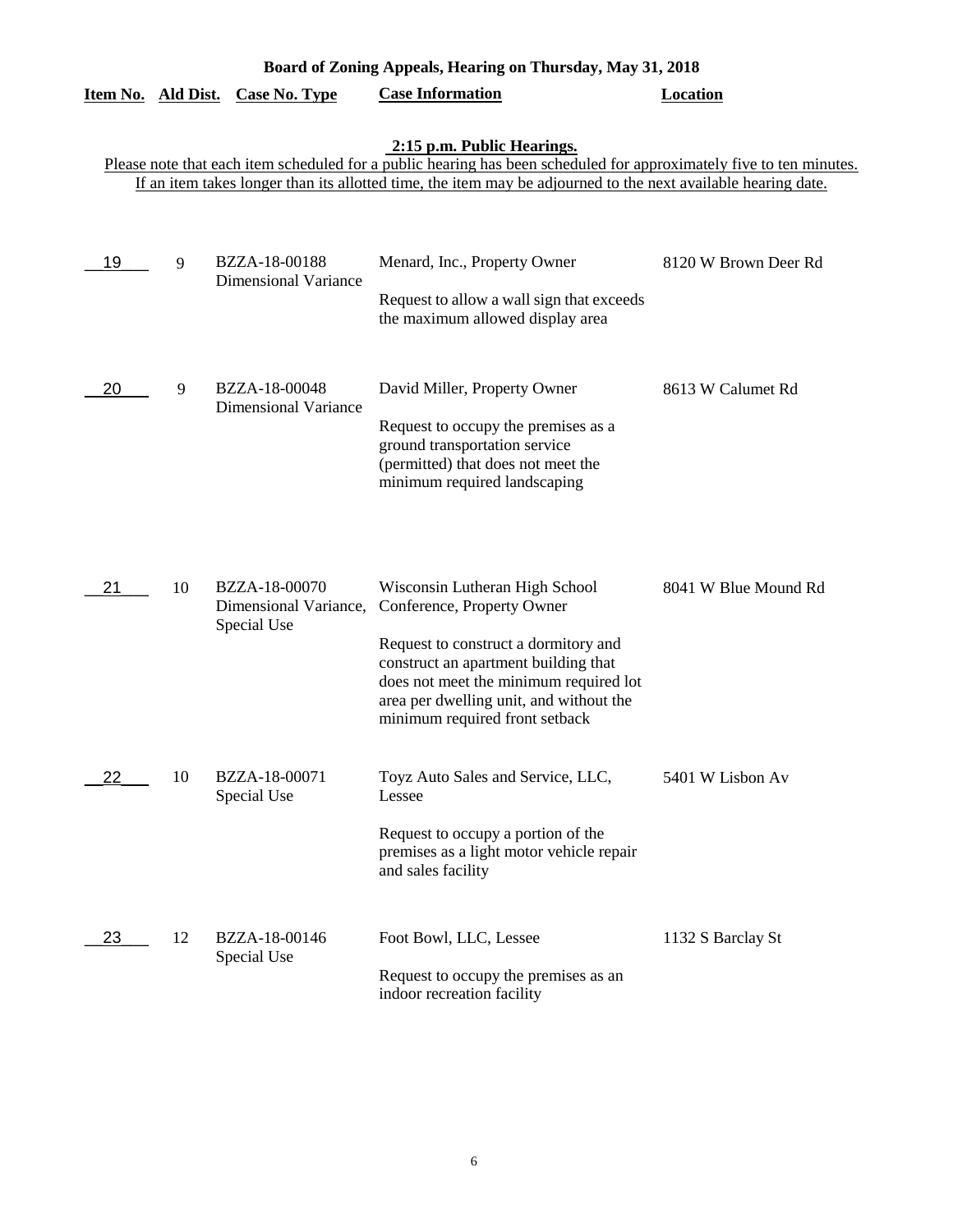| Board of Zoning Appeals, Hearing on Thursday, May 31, 2018 |              |                                  |                                                                                                                                                                                                                                                                               |                         |
|------------------------------------------------------------|--------------|----------------------------------|-------------------------------------------------------------------------------------------------------------------------------------------------------------------------------------------------------------------------------------------------------------------------------|-------------------------|
|                                                            |              | Item No. Ald Dist. Case No. Type | <b>Case Information</b>                                                                                                                                                                                                                                                       | <b>Location</b>         |
|                                                            |              |                                  | 2:15 p.m. Public Hearings (continued)<br>Please note that each item scheduled for a public hearing has been scheduled for approximately five to ten minutes.<br>If an item takes longer than its allotted time, the item may be adjourned to the next available hearing date. |                         |
| 24                                                         | 13           | BZZA-18-00099<br>Special Use     | Hubcaps Unlimited, Property Owner<br>Request to continue occupying the<br>premises as a second-hand sales facility<br>(wheel covers and auto trim)                                                                                                                            | 4262 S Howell Av        |
| 25                                                         | 1            | BZZA-18-00134<br>Special Use     | Pamela Neal, Lessee<br>Request to occupy the premises as a 24<br>hrs. day care center for 25 children per<br>shift 2 1/2 years to 13 years of age,<br>operating Sunday - Saturday                                                                                             | 4273 N Teutonia Av      |
| 26                                                         | $\mathbf{1}$ | BZZA-18-00069<br>Special Use     | Joy of Living Adult Daycare LLC,<br>Lessee                                                                                                                                                                                                                                    | 4202 W Silver Spring Dr |
|                                                            |              |                                  | Request to occupy a portion of the<br>premises as an adult day care center                                                                                                                                                                                                    |                         |
| 27                                                         | 1            | BZZA-18-00118<br>Special Use     | Rooms for Rent, LLC dba Promise to<br>Care, Lessee<br>Request to continue occupying the<br>premises as a rooming house for 34<br>occupants (this is a new operator)                                                                                                           | 5477 N Hopkins St       |

#### **3:15 p.m. Public Hearings.**

Please note that each item scheduled for a public hearing has been scheduled for approximately five to ten minutes. If an item takes longer than its allotted time, the item may be adjourned to the next available hearing date.

| 28 | $\mathcal{D}_{\cdot}$ | BZZA-18-00129<br>Dimensional Variance | Monjahs, LLC dba Hayat Pharmacy #4,<br>Lessee                                                           | 5434 W Capitol Dr  |
|----|-----------------------|---------------------------------------|---------------------------------------------------------------------------------------------------------|--------------------|
|    |                       |                                       | Request to add an addition to an existing<br>freestanding sign that exceeds the<br>maximum display area |                    |
| 29 | 2                     | BZZA-18-00112<br>Special Use          | The Bridge Health Clinics & Research<br>Centers, Inc., Lessee                                           | 5401 N 76Th St 100 |
|    |                       |                                       | Request to occupy a portion of the<br>premises as a health clinic                                       |                    |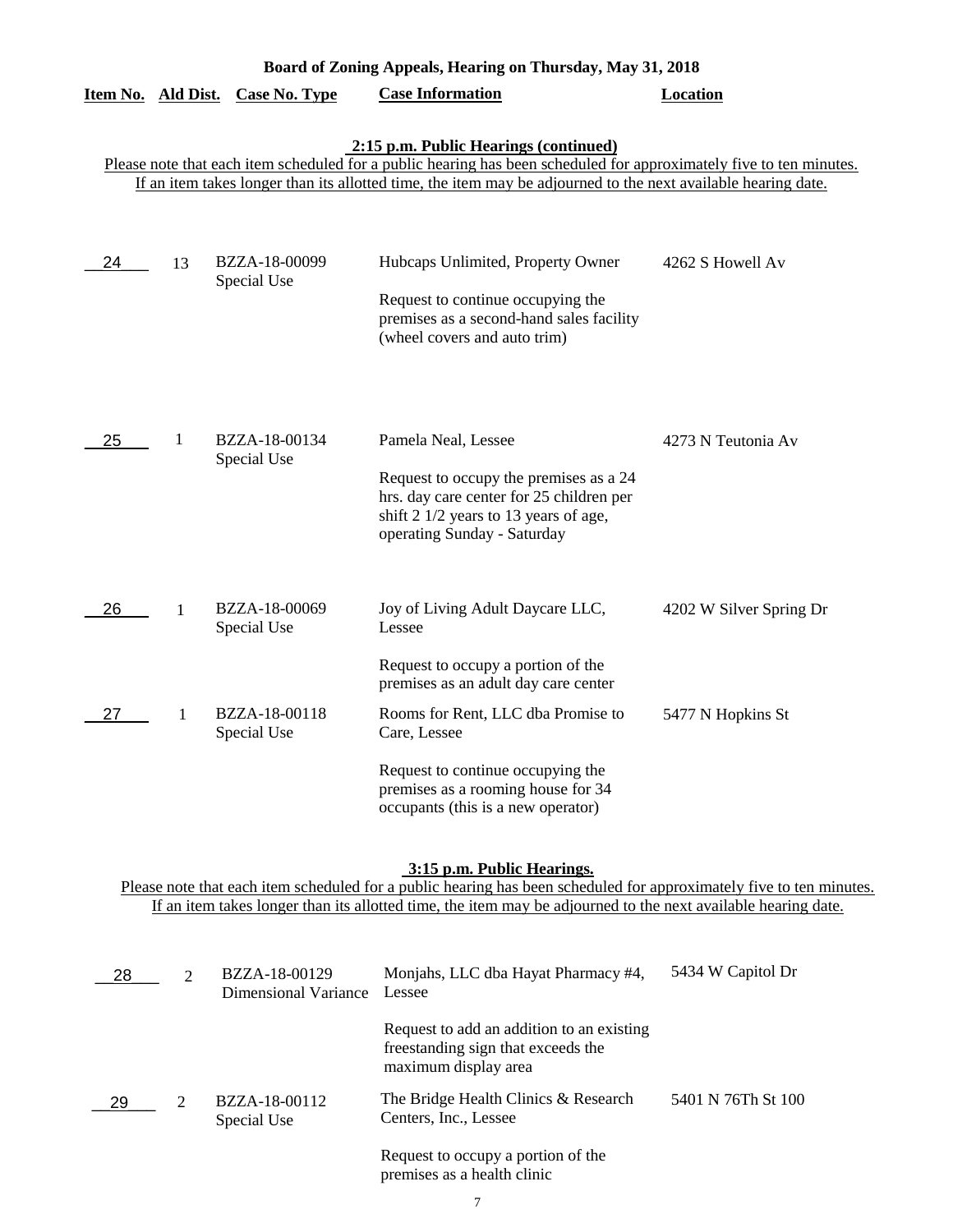| Board of Zoning Appeals, Hearing on Thursday, May 31, 2018 |  |
|------------------------------------------------------------|--|
|                                                            |  |

|  |  | Item No. Ald Dist. Case No. Type | <b>Case Information</b> | Location |
|--|--|----------------------------------|-------------------------|----------|
|--|--|----------------------------------|-------------------------|----------|

#### **3:15 p.m. Public Hearings (continued)**

Please note that each item scheduled for a public hearing has been scheduled for approximately five to ten minutes. If an item takes longer than its allotted time, the item may be adjourned to the next available hearing date.

| 30 | 3              | BZZA-18-00039<br><b>Dimensional Variance</b> | Abraham & Gittel Kramer,<br><b>Property Owner</b>                                                                                                                                                                                    | 3320 N Shepard Av  |
|----|----------------|----------------------------------------------|--------------------------------------------------------------------------------------------------------------------------------------------------------------------------------------------------------------------------------------|--------------------|
|    |                |                                              | Request to allow an air conditioner<br>condensing unit in the side setback of a<br>lot where the adjacent dwelling does not<br>meet the required distance from the lot<br>line (Required: 15ft. / Proposed 10ft. /<br>Shortage 5ft.) |                    |
| 31 | 3              | BZZA-18-00136<br>Use Variance                | Midwest Commercial Funding LLC,<br><b>Property Owner</b>                                                                                                                                                                             | 1442 N Farwell Av  |
|    |                |                                              | Request to occupy a portion of the<br>premises as an indoor storage facility                                                                                                                                                         |                    |
| 32 | $\overline{4}$ | BZZA-18-00123<br>Special Use                 | LADYINC University, LLC,<br><b>Property Owner</b>                                                                                                                                                                                    | 3435 W Clybourn St |
|    |                |                                              | Request to occupy the premises as a day<br>care center for 79 children per shift<br>infant - 12 years of age, operating<br>Monday - Saturday 6:00 a.m. to<br>midnight                                                                |                    |
| 33 | 4              | BZZA-18-00141<br>Special Use                 | Wisconsin City Club Holdings, LLC,<br><b>Property Owner</b>                                                                                                                                                                          | 900 W Wisconsin Av |
|    |                |                                              | Request to occupy a portion of the<br>premises as an accessory use parking lot                                                                                                                                                       |                    |
| 34 | 4              | BZZA-18-00128<br>Special Use                 | Bret Eulberg, Lessee                                                                                                                                                                                                                 | 715 W Wisconsin Av |
|    |                |                                              | Request to continue occupying a portion<br>of the premises as an installment loan<br>agency, pawn shop, and second-hand<br>store                                                                                                     |                    |
| 35 | 4              | BZZA-18-00187<br>Special Use                 | Our Safe Place, Inc., Property Owner<br>Request to occupy the premises as a<br>transitional housing facility                                                                                                                         | 740 N 29Th St      |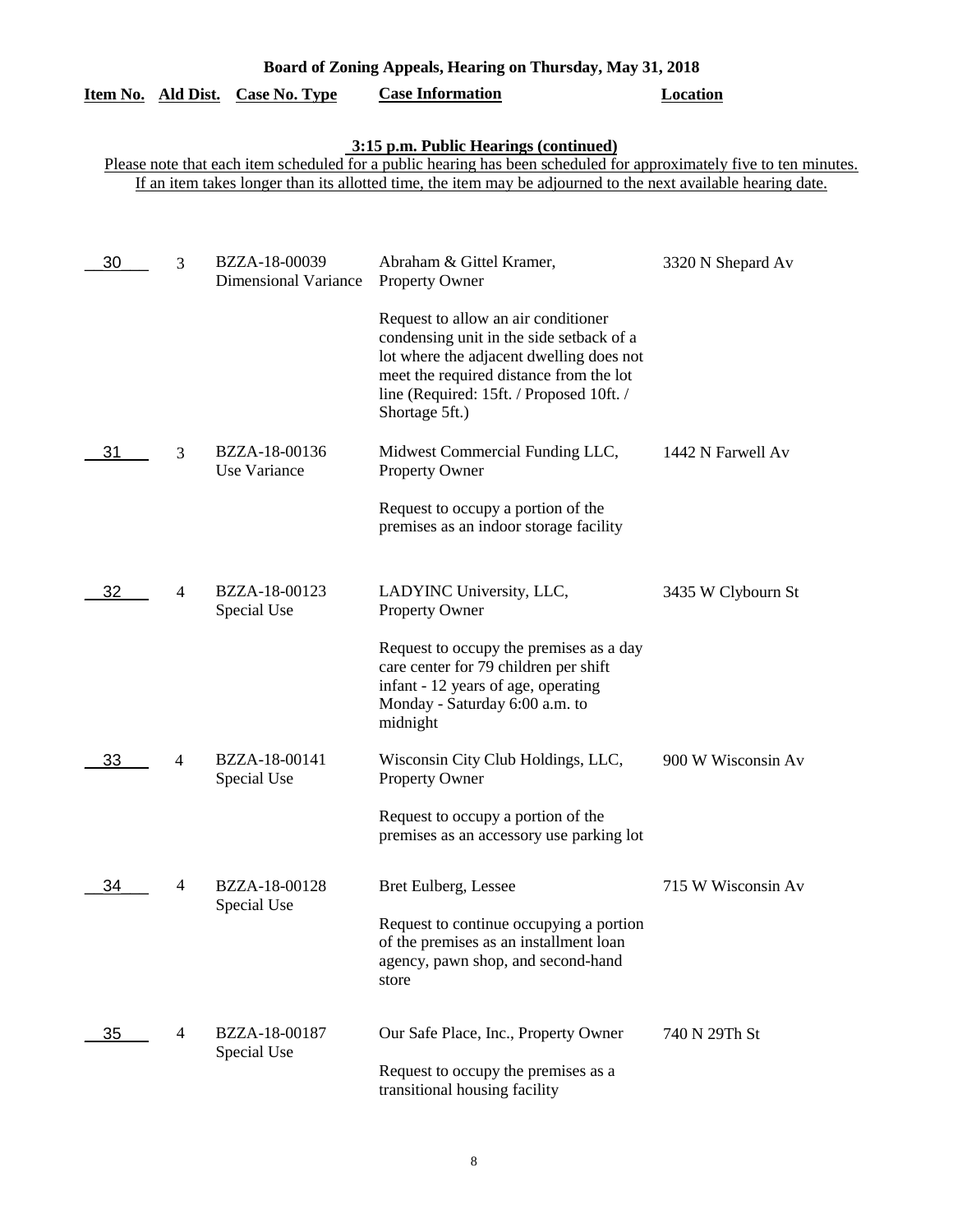| Board of Zoning Appeals, Hearing on Thursday, May 31, 2018                                                                                                                                                                                                         |                |                               |                                                                                                                                                                                                      |                    |  |
|--------------------------------------------------------------------------------------------------------------------------------------------------------------------------------------------------------------------------------------------------------------------|----------------|-------------------------------|------------------------------------------------------------------------------------------------------------------------------------------------------------------------------------------------------|--------------------|--|
| Item No. Ald Dist.                                                                                                                                                                                                                                                 |                | <b>Case No. Type</b>          | <b>Case Information</b>                                                                                                                                                                              | <b>Location</b>    |  |
| 4:15 p.m. Public Hearings.<br>Please note that each item scheduled for a public hearing has been scheduled for approximately five to ten minutes.<br>If an item takes longer than its allotted time, the item may be adjourned to the next available hearing date. |                |                               |                                                                                                                                                                                                      |                    |  |
| 36                                                                                                                                                                                                                                                                 | 5              | BZZA-16-00507<br>Special Use  | Orpheus Huston, Property Owner<br>Request to increase the number of<br>vehicles for sale on site from 6 to 20 and<br>continue occupying the premises as a<br>motor vehicle sales and repair facility | 8332 W Lisbon Av   |  |
| 37                                                                                                                                                                                                                                                                 | 5              | BZZA-18-00180<br>Special Use  | Spring Financials, LLC, Property Owner<br>Request to construct an addition to the<br>Board-approved motor vehicle filling<br>station (new canopy and gas pump)                                       | 8210 W Capitol Dr  |  |
| 38                                                                                                                                                                                                                                                                 | 6              | BZZA-18-00078<br>Use Variance | Charles Robinson, Lessee<br>Request to occupy the premises as a day<br>care center for 8 children per shift<br>infant - 12 years of age, operating<br>Monday - Sunday 6:00 a.m. to midnight          | 3946 N 15Th St     |  |
| 39                                                                                                                                                                                                                                                                 | 6              | BZZA-17-00388<br>Special Use  | Big Tone K Auto Sales, LLC, Property<br>Owner<br>Request to occupy the premises as a light<br>motor vehicle sales and repair facility                                                                | 3900 N Teutonia Av |  |
| 40                                                                                                                                                                                                                                                                 | $\overline{7}$ | BZZA-18-00132<br>Special Use  | Tashawna Green, Property Owner<br>Request to occupy the premises as a 24<br>hrs. family day care home for 8 children<br>per shift infant - 12 years of age,<br>operating Monday - Sunday             | 4165 N 42Nd St     |  |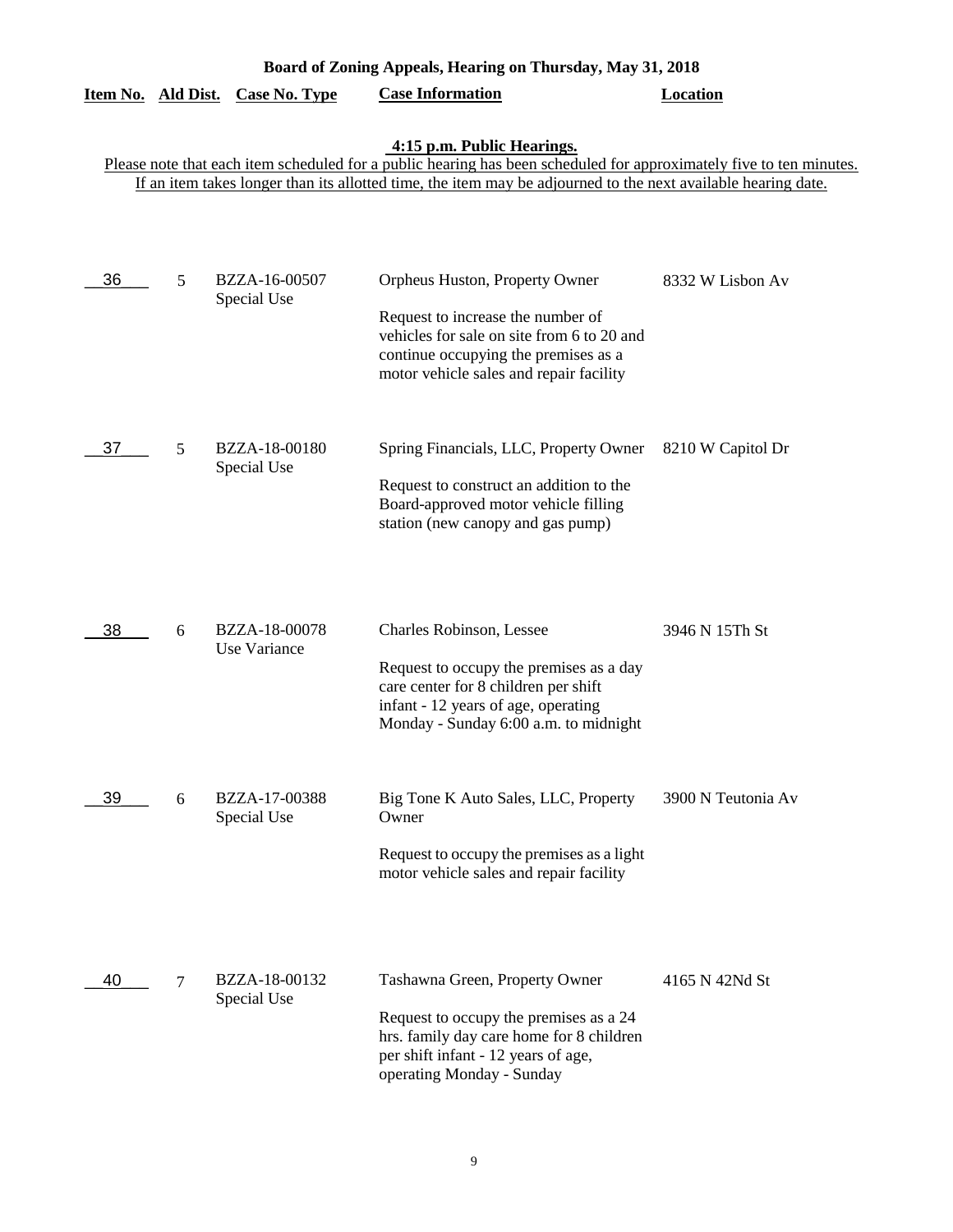| Board of Zoning Appeals, Hearing on Thursday, May 31, 2018                                                                                                   |   |                              |                                                                                                                                                                          |                    |  |
|--------------------------------------------------------------------------------------------------------------------------------------------------------------|---|------------------------------|--------------------------------------------------------------------------------------------------------------------------------------------------------------------------|--------------------|--|
| Item No. Ald Dist.                                                                                                                                           |   | <b>Case No. Type</b>         | <b>Case Information</b>                                                                                                                                                  | Location           |  |
| 4:15 p.m. Public Hearings (continued)<br>Please note that each item scheduled for a public hearing has been scheduled for approximately five to ten minutes. |   |                              |                                                                                                                                                                          |                    |  |
| If an item takes longer than its allotted time, the item may be adjourned to the next available hearing date.                                                |   |                              |                                                                                                                                                                          |                    |  |
| 41                                                                                                                                                           | 8 | BZZA-18-00152<br>Special Use | The Guest House of Milwaukee, Inc.,<br>Lessee                                                                                                                            | 1615 S 22Nd St     |  |
|                                                                                                                                                              |   |                              | Request to add a social service facility,<br>increase the number of occupants from<br>27 to 47, and continue occupying the<br>premises as a transitional living facility |                    |  |
| 42                                                                                                                                                           | 8 | BZZA-18-00133<br>Special Use | P & C Towing and Auto LLC, Lessee<br>Request to occupy the premises as a light<br>motor vehicle sales facility and ground<br>transportation service                      | 4104 W Orchard St  |  |
| 43                                                                                                                                                           | 8 | BZZA-18-00142<br>Special Use | Mineral Street Programs & Services,<br>Inc., Lessee                                                                                                                      | 2039 W National Av |  |
|                                                                                                                                                              |   |                              | Request to occupy the premises as a<br>social service facility                                                                                                           |                    |  |

#### **5:30 p.m. Public Hearings (Contested).**

Please note that each item scheduled for a public hearing has been scheduled for approximately 30 minutes. If an item takes longer than its allotted time, the item may be adjourned to the next available hearing date.

| 44 | BZZA-17-00501<br>Special Use | Ish Dhawan, Property Owner                                                                                                                                            | 1810 S Muskego Av |
|----|------------------------------|-----------------------------------------------------------------------------------------------------------------------------------------------------------------------|-------------------|
|    |                              | Request to construct a building and<br>occupy the premises as a motor vehicle<br>filling station (applicant will be<br>combining the lot with 2122 W.<br>Burnham St.) |                   |